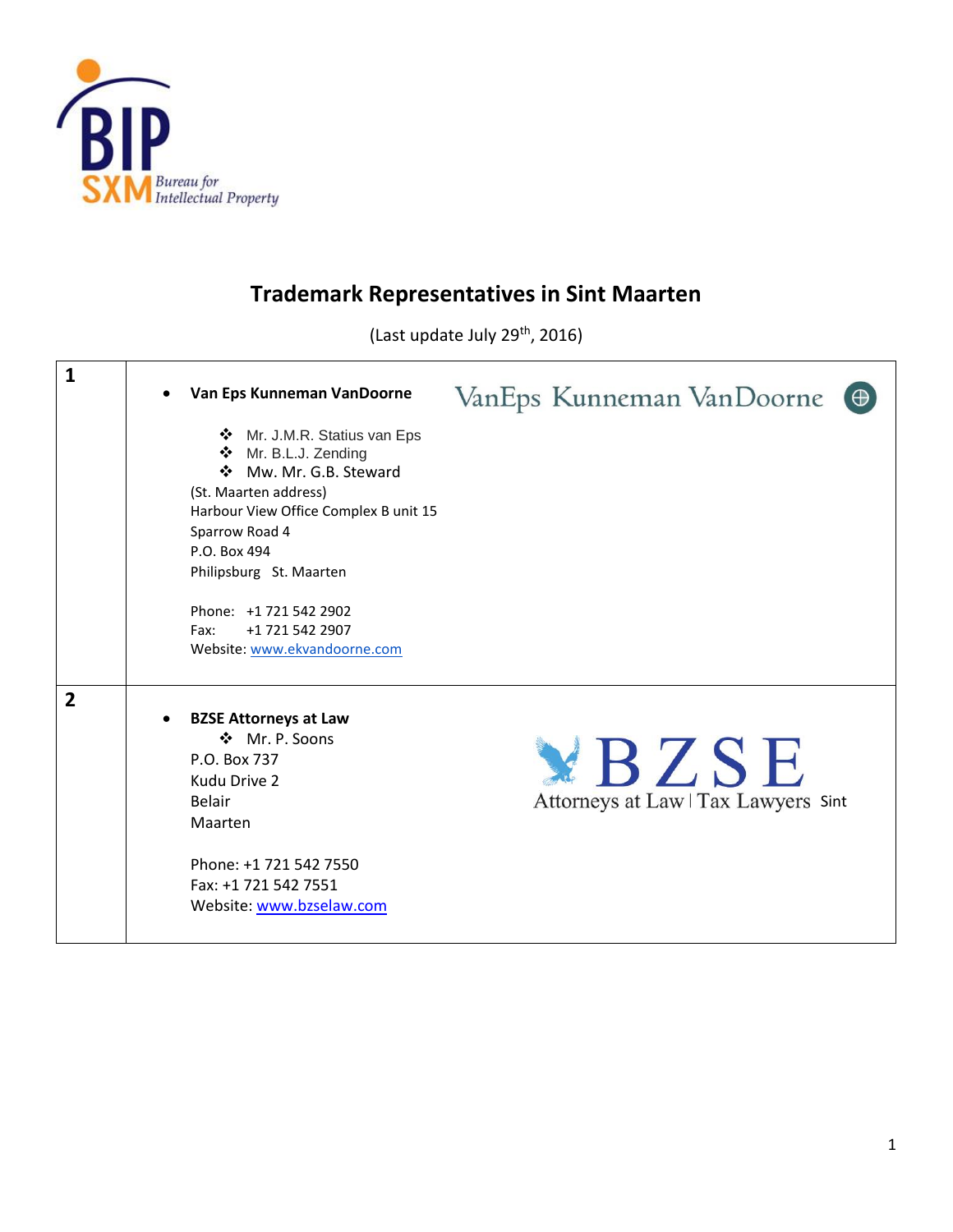| $\overline{\mathbf{3}}$ | $\bullet$ | <b>Berman Consultancy Legal and Trust</b>                                                                                                                                                                                                                                                               |
|-------------------------|-----------|---------------------------------------------------------------------------------------------------------------------------------------------------------------------------------------------------------------------------------------------------------------------------------------------------------|
|                         |           | Mr. L. Berman<br>❖<br>Welfare Road 68,<br>Office 221,<br>Simpson Bay,<br>Sint Maarten<br>Phone: +1721-544 49 00                                                                                                                                                                                         |
| 4                       |           | Ms. Dymphne Bossers LLM.                                                                                                                                                                                                                                                                                |
|                         |           | Rubber Tree Drive 16,<br>Apt. 3.6,<br>Cole Bay,<br><b>Sint Maarten</b><br>Phone: +1721-587 4514                                                                                                                                                                                                         |
| 5                       |           | Mrs. Naomi Ilario-Jansen                                                                                                                                                                                                                                                                                |
|                         |           | Trademarkmanagement SXM<br>P.O.Box 185<br>Frontstreet 92, Royal Plaza<br>Philipsburg<br>Sint Maarten<br>Phone: +59997387999<br>Fax:<br>+59997383647<br>Email: info@trademarkmanagement.net                                                                                                              |
| 6                       |           |                                                                                                                                                                                                                                                                                                         |
|                         |           | <b>Gibson &amp; Associates Law Office</b><br>❖ Mr. R. Gibson jr.<br>Cannegieter Street 26,<br>Philipsburg,<br><b>GIBSON &amp; ASSOCIATES</b><br>Sint Maarten<br>Attorneys & Counselors at Law<br>Phone: +1721-542-2291 or 721-542-2492<br>Fax:<br>+1721-542-4626<br>Website: http://www.attorneysxm.com |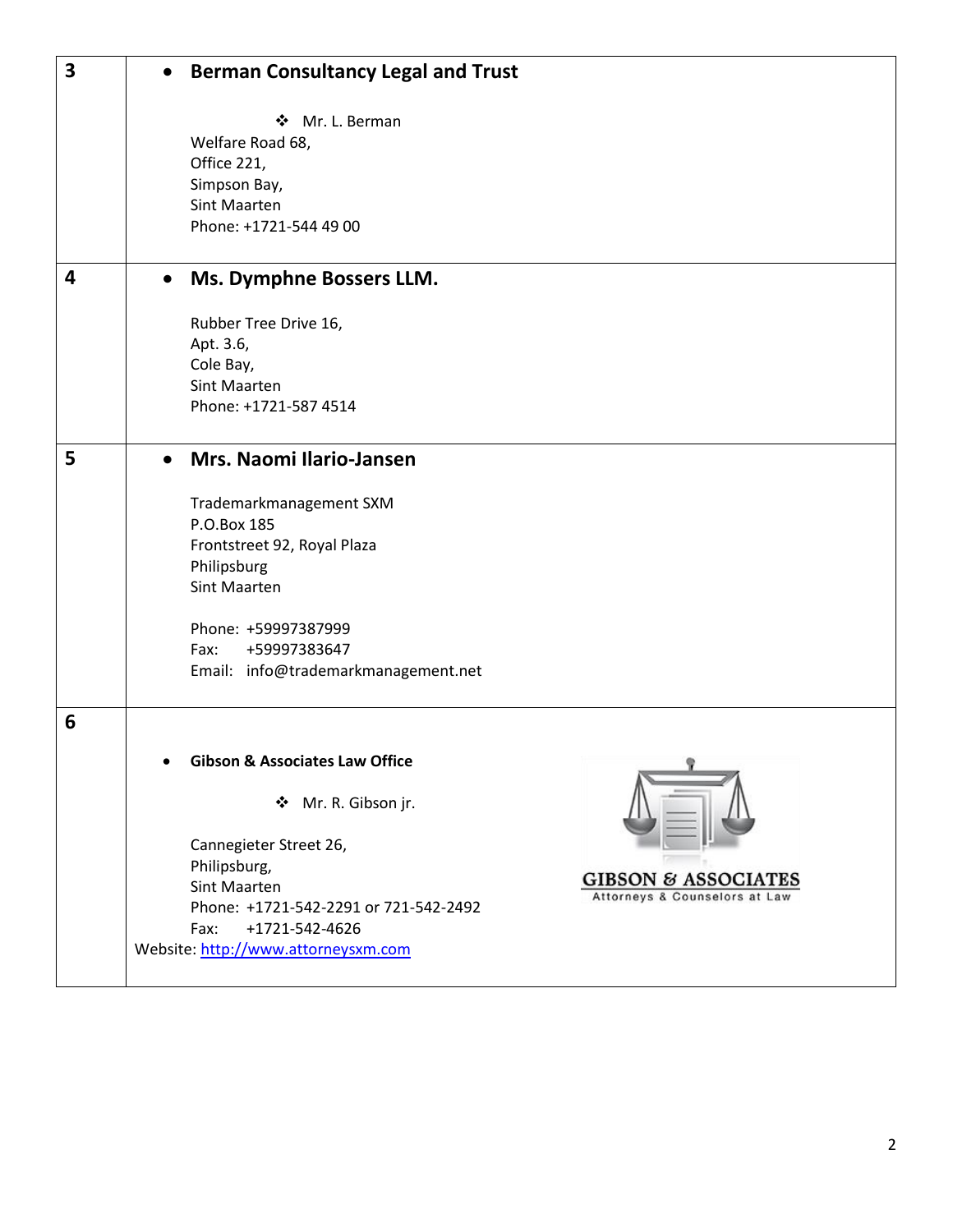| $\overline{\mathbf{z}}$ | <b>Gomez &amp; Bikker</b>                                                                                                                                                                                              |                                               |
|-------------------------|------------------------------------------------------------------------------------------------------------------------------------------------------------------------------------------------------------------------|-----------------------------------------------|
|                         | ❖ Mr. L.D. Gomez                                                                                                                                                                                                       |                                               |
|                         | Kudu Drive 2, Roundabout of Belair,<br>Cay Hill,<br>GOMEZ<br>Sint Maarten<br><b>BIKKER</b><br>Phone: +1721-5427550 / 297-588-7355<br>Website: http://www.gobiklaw.com                                                  |                                               |
| 8                       | $\bullet$<br>HBN Law Holding B.V.                                                                                                                                                                                      |                                               |
|                         | ❖ Mr. E. De Vries                                                                                                                                                                                                      |                                               |
|                         | W.G. Buncamper Road 33,<br><b>HBN</b> Law<br>Philipsburg,<br>Sint Maarten<br><b>SINCE 1938</b><br>Phone:<br>+1721-542 2272<br>+1721-542 4381<br>Fax:<br>Website: www.hbnlaw.com                                        |                                               |
| 9                       | Lexwell Attorneys at Law<br>❖ Mr. M. Kortenoever<br>lexwell<br>❖ Mr. Willem Nelissen<br>❖ Mr. R. Wouters<br>ATTORNEYS AT LAW<br>❖ Mr. M. Schellekens<br>❖<br>Mrs. J. Westra                                            |                                               |
|                         | Falcon Drive 2 Harbour View<br>Philipsburg<br>Phone:<br>+1721-542 4670<br>Fax:<br>+1721-542 4693<br>Website: http://lexwell.net                                                                                        |                                               |
| 10                      | <b>Notary Office Boekhoudt</b><br>Mrs. Meredith M. Boekhoudt (LL.M.)                                                                                                                                                   |                                               |
|                         | Professional Office Park,<br>Osprey Drive 1,<br>NOTARY OFFICE<br>Unit 2-B,<br>Philipsburg,<br>Sint Maarten<br>Phone:<br>+1 (721) 542 99 26<br>+1 (721) 542 99 29<br>Fax:<br>http://www.notaryboekhoudt.com<br>Website: | <b>Sint Maarten</b><br><b>Dutch Caribbear</b> |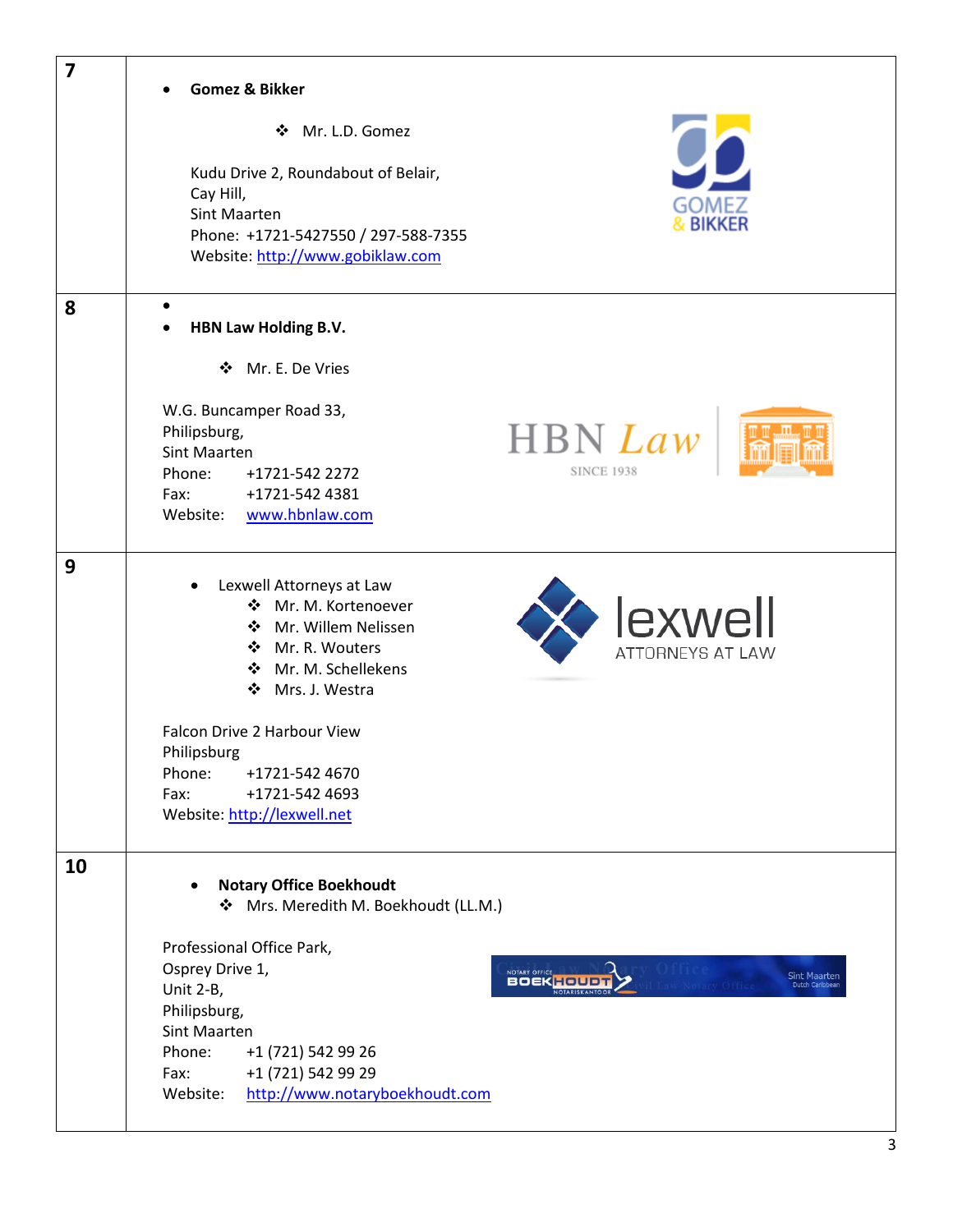| 11 | <b>Mingo Civil Law Notary Office</b><br>❖ Mrs. Marlene F. Mingo (LL.M.)<br>Mingo &<br>Fouress Building, Suite 4D,<br>Emmaplein, Philipsburg,<br><b>Sint Maarten</b><br>(+1721) 542 3556 / 542 2684.<br>Phone:<br>Mob: (+1-721) 520 7767<br>Fax: $(+1-721)$ 542 4978<br>Website: http://www.notarymingo.com                          |
|----|-------------------------------------------------------------------------------------------------------------------------------------------------------------------------------------------------------------------------------------------------------------------------------------------------------------------------------------|
| 12 | G.A. Winkel Sr. NV.<br>❖ Mw. C. J. Winkel<br>❖ Mw. A. Sanchez<br>G.A. WINKEL SR. N.V.<br>Falcon Drive 5,<br>Harbour View,<br><b>INTELLECTUAL PROPERTY SERVICES</b><br>SPECIALIZED IN TRADEMARKS SINCE 1901<br>Philipsburg,<br>Sint Maarten<br>Phone: 599-9-737 15 46<br>Fax:<br>599-9-737 16 26<br>Website: http://www.gawinkel.com |
| 13 | <b>SOUALIGA LAW</b><br>❖ Mr. A. Gonzales<br>❖ Ms. Y. Cuales<br>Sparrow road 1B,<br><b>Obersi Building</b><br><b>Harbour View</b><br>Philipsburg, Sint Maarten<br>T: 00 599 9 563 8290<br>E: TRADEMARK@SOUALIGALAW.COM                                                                                                               |
| 14 | <b>Bloem Bonapart &amp; Aardenburg</b><br>Atterneys at Law / Advocaten<br>❖ mr. M. Bonapart<br>E: bonapartm@sba-advocaten.com<br>❖ mw. mr. R. Moeniralam<br>E: moeniralamr@sba-advocaten.com<br>Juancho Yrasqin Boulevard 6<br>Philipsburg<br>Sint Maarten<br>W: http://www.sba-advocaten.com/<br>T: +5999 461 3833                 |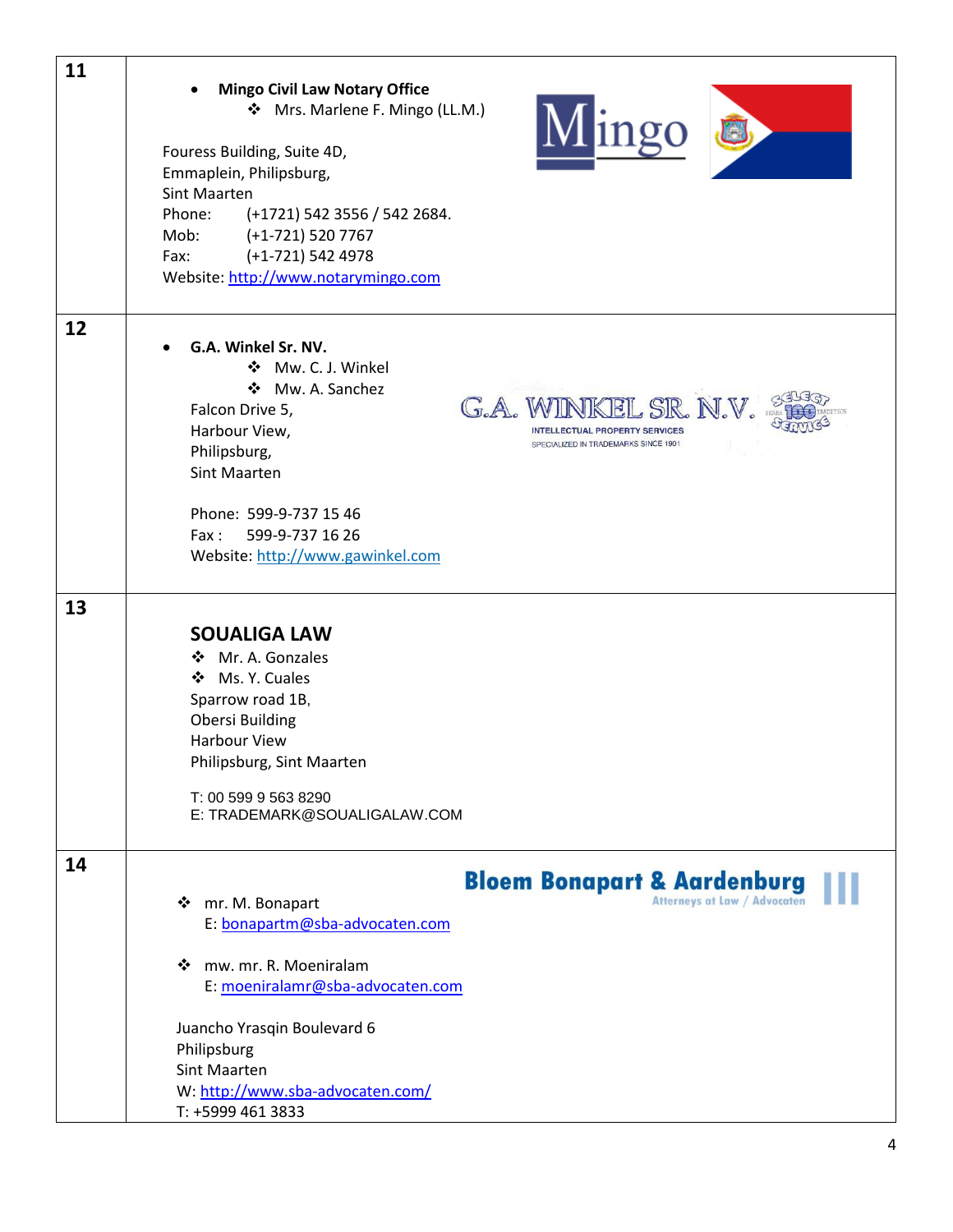| 15 | <b>Duncan &amp; Brandon</b>                                                                                                                              |
|----|----------------------------------------------------------------------------------------------------------------------------------------------------------|
|    | Mw. mr. P. Brandon<br>E: pbrandon@duncan-brandon.com                                                                                                     |
|    | C.A. Cannegieterstreet 46<br>Philipsburg<br>Sint Maarten<br>T: +1721 543 74 66<br>F: +1721 543 74 68                                                     |
| 16 |                                                                                                                                                          |
|    | $\sum_{\text{JON}}$ AJONG $\text{S}_{\text{Integrated Legal Solutions BV}}$<br>❖ Mw. Mr. F. Tjon Ajong<br>faride@notarysxm.com<br>zephanie@notarysxm.com |
|    | Frontstreet 5<br>Unit 4                                                                                                                                  |
|    | Philipsburg                                                                                                                                              |
|    | Sint Maarten<br>http://www.notarysxm.com                                                                                                                 |
|    | T: +1721 542 20 27<br>T: +1721 542 53 34                                                                                                                 |
|    |                                                                                                                                                          |
| 17 | Ma'at Legal & Consultants B.V.<br>❖ mr. V. Dumfries LL.M                                                                                                 |
|    | Cannegieter street #71, Apt 2A                                                                                                                           |
|    | Philipsburg,<br>Sint Maarten                                                                                                                             |
|    | E: ma.atlegalconsultants@gmail.com                                                                                                                       |
|    | T: +1721-523 83 90                                                                                                                                       |
| 18 |                                                                                                                                                          |
|    | Meijburg & Co. Caribbean                                                                                                                                 |
|    | Dhr. mr. Dinesh Sewnandan Mishre<br>❖<br>E: mishre.dinesh@kpmg.com                                                                                       |
|    | Mw. mr. Miranda van der Hoeven<br>❖<br>E: vanderhoeven.miranda@kpmg.com                                                                                  |
|    | Mw. mr. Xiomara Chelius<br>❖<br>E: chelius.xiomara@kpmg.com                                                                                              |